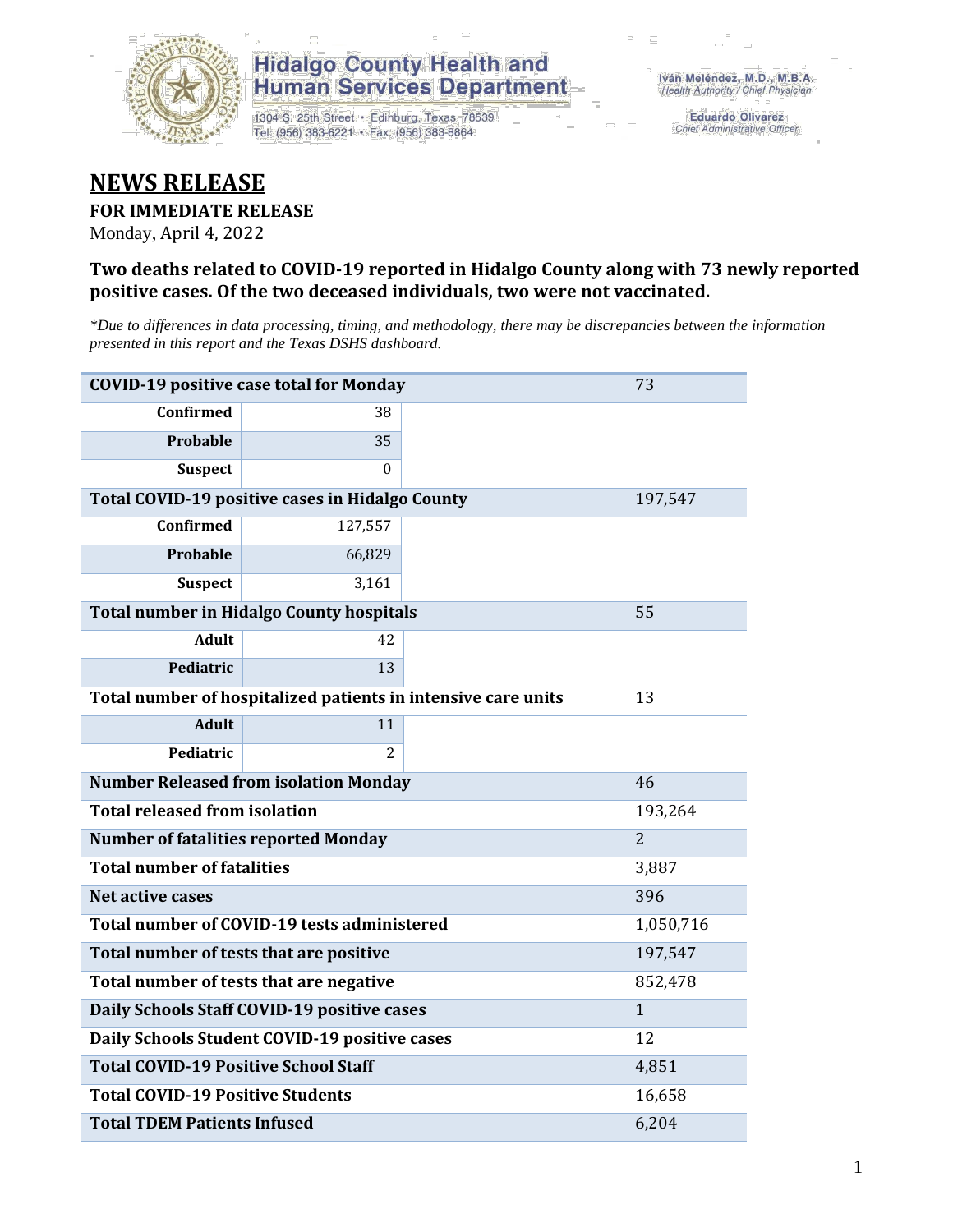

## **Hidalgo County Health and Human Services Department**

1304 S. 25th Street · Edinburg, Texas 78539 Tel: (956) 383-6221 · Fax: (956) 383-8864

Iván Meléndez, M.D., M.B.A. Health Authority / Chief Physician

> **Eduardo Olivarez** Chief Administrative Officer

*Hidalgo County uses the case status definition provided by the Texas Department of State Health Service's 2020 Epi Case Criteria Guide revised November 2020.*

- *1. Confirmed: A person who has tested positive through a molecular or PCR (oral or nasal swabs) test that looks for the presence of the virus's genetic material.*
- *2. Probable: A person who meets presumptive laboratory evidence through detection of COVID-19 by antigen test in a respiratory specimen.*
- *3. Suspect: A person who meets supported laboratory evidence through detection of specific antibodies in serum, plasma, whole body, and no prior history of being confirmed or probable case.*

*For more information of case status definition for COVID-19, please refer to:*

<https://www.dshs.state.tx.us/IDCU/investigation/epi-case-criteria-guide/2020-Epi-Case-Criteria-Guide.pdf>

| <b>Age Range</b> | <b>Number of Cases</b> |
|------------------|------------------------|
| $0 - 11$         | 19                     |
| 12-19            | 10                     |
| 20 <sub>s</sub>  | 6                      |
| 30 <sub>s</sub>  | 8                      |
| 40s              | 13                     |
| 50s              | 4                      |
| 60s              | 4                      |
| $70+$            | 9                      |
| Total:           | 73                     |

### Case Breakdown by Age Group: The deaths include:

| <b>Age Range</b> |          | Gender | Citv     |  |  |
|------------------|----------|--------|----------|--|--|
|                  | $(0+$    | Male   | Mercedes |  |  |
|                  | $0 - 19$ | Female | Weslaco  |  |  |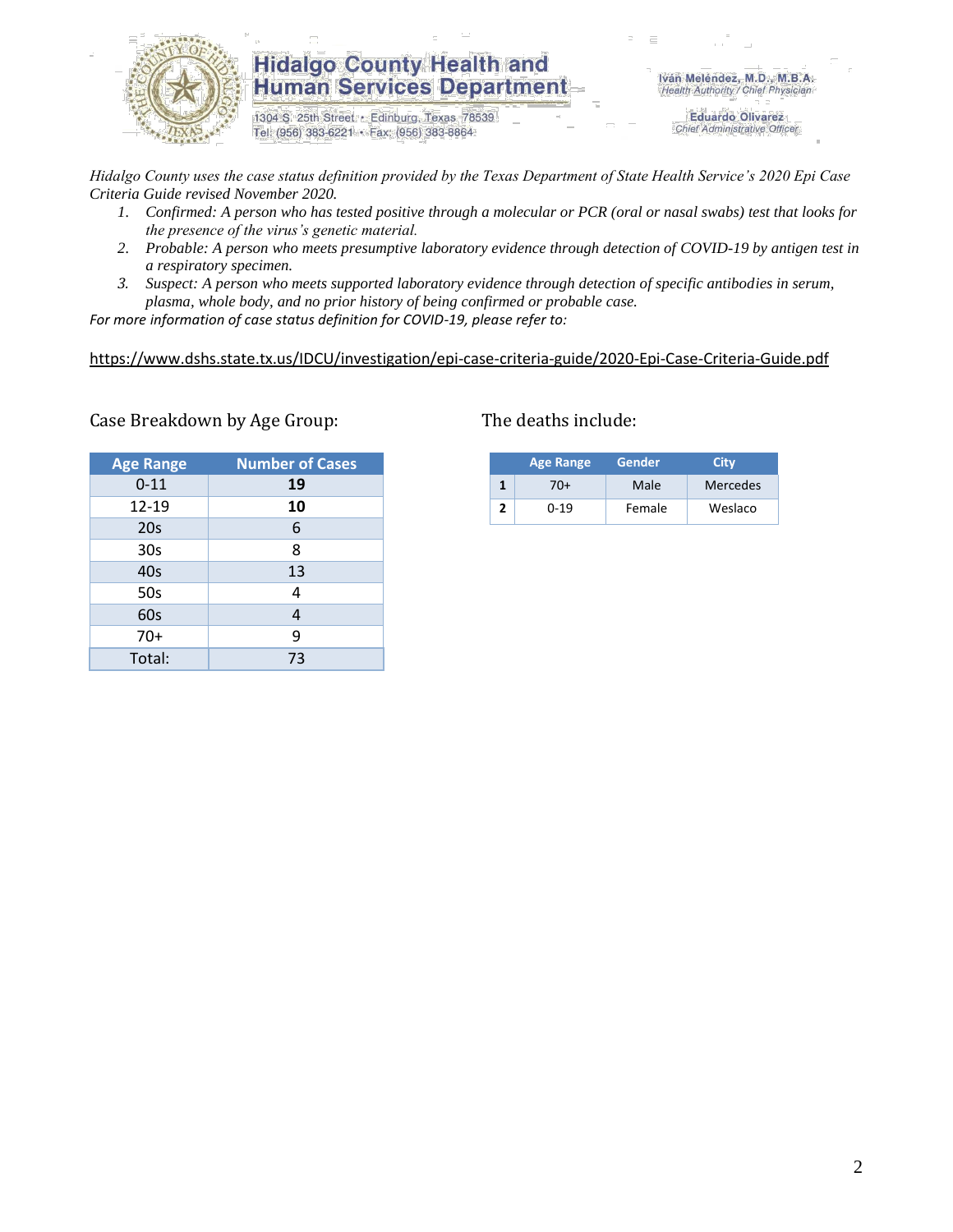

# **Hidalgo County Health and<br>Human Services Department**

1304 S. 25th Street · Edinburg, Texas 78539<br>Tel: (956) 383-6221 · Fax: (956) 383-8864

Iván Meléndez, M.D., M.B.A.<br>Health Authority / Chief Physician

Eduardo Olivarez<br>Chief Administrative Officer

### Monday, April 4, 2022 positive cases include:

|                         | <b>Age Range</b> | <b>Gender</b> | <b>City</b> |    | <b>Age Range</b> | <b>Gender</b> | <b>City</b> |
|-------------------------|------------------|---------------|-------------|----|------------------|---------------|-------------|
| $\mathbf{1}$            | 40s              | M             | Alamo       | 38 | $0 - 19$         | M             | Mission     |
| 2                       | 40s              | M             | Alamo       | 39 | $0 - 19$         | F             | Mission     |
| 3                       | $70+$            | F             | Alamo       | 40 | $0 - 19$         | M             | Mission     |
| 4                       | $70+$            | F             | Alamo       | 41 | $0 - 19$         | M             | Mission     |
| 5                       | $0 - 19$         | M             | Donna       | 42 | $0 - 19$         | M             | Mission     |
| 6                       | $0 - 19$         | M             | Donna       | 43 | $0 - 19$         | F             | Mission     |
| $\overline{\mathbf{z}}$ | 40s              | F             | Donna       | 44 | $0 - 19$         | M             | Mission     |
| 8                       | 40s              | F             | Donna       | 45 | $0 - 19$         | M             | Mission     |
| 9                       | 40s              | F             | Edinburg    | 46 | $0 - 19$         | M             | Mission     |
| 10                      | 40s              | F             | Edinburg    | 47 | $0 - 19$         | F             | Mission     |
| 11                      | 60s              | F             | Edinburg    | 48 | 20s              | F             | Mission     |
| 12                      | 60s              | F             | Edinburg    | 49 | 20s              | F             | Mission     |
| 13                      | 60s              | F             | Edinburg    | 50 | 30 <sub>s</sub>  | F             | Mission     |
| 14                      | 60s              | F             | Edinburg    | 51 | 30 <sub>s</sub>  | F             | Mission     |
| 15                      | $70+$            | F             | Edinburg    | 52 | 40s              | F             | Mission     |
| 16                      | $70+$            | F             | Edinburg    | 53 | 40s              | F             | Mission     |
| 17                      | $0 - 19$         | F             | McAllen     | 54 | 50s              | M             | Mission     |
| 18                      | $0 - 19$         | F             | McAllen     | 55 | 50s              | M             | Mission     |
| 19                      | $0 - 19$         | F             | McAllen     | 56 | $70+$            | F             | Mission     |
| 20                      | $0 - 19$         | F             | McAllen     | 57 | $70+$            | F             | Mission     |
| 21                      | 20s              | F             | McAllen     | 58 | 40s              | M             | Pharr       |
| 22                      | 20s              | F             | McAllen     | 59 | 40s              | F             | San Juan    |
| 23                      | 30 <sub>s</sub>  | F             | McAllen     | 60 | 40s              | F             | San Juan    |
| 24                      | 30 <sub>s</sub>  | F             | McAllen     | 61 | $0 - 19$         | F             | Undisclosed |
| 25                      | 40s              | M             | McAllen     | 62 | $0 - 19$         | F             | Undisclosed |
| 26                      | 40s              | M             | McAllen     | 63 | 30s              | F             | Undisclosed |
| 27                      | 50s              | F             | McAllen     | 64 | 30s              | F             | Undisclosed |
| 28                      | 50s              | F.            | McAllen     | 65 | $0 - 19$         | F             | Weslaco     |
| 29                      | $70+$            | M             | McAllen     | 66 | $0 - 19$         | F             | Weslaco     |
| 30                      | $70+$            | M             | McAllen     | 67 | $0 - 19$         | F             | Weslaco     |
| 31                      | $70+$            | F             | Mercedes    | 68 | $0 - 19$         | F             | Weslaco     |
| 32                      | $0 - 19$         | M             | Mission     | 69 | $0 - 19$         | F             | Weslaco     |
| 33                      | $0 - 19$         | M             | Mission     | 70 | 20s              | F             | Weslaco     |
| 34                      | $0 - 19$         | M             | Mission     | 71 | 20s              | F             | Weslaco     |
| 35                      | $0 - 19$         | F.            | Mission     | 72 | 30s              | ${\sf M}$     | Weslaco     |